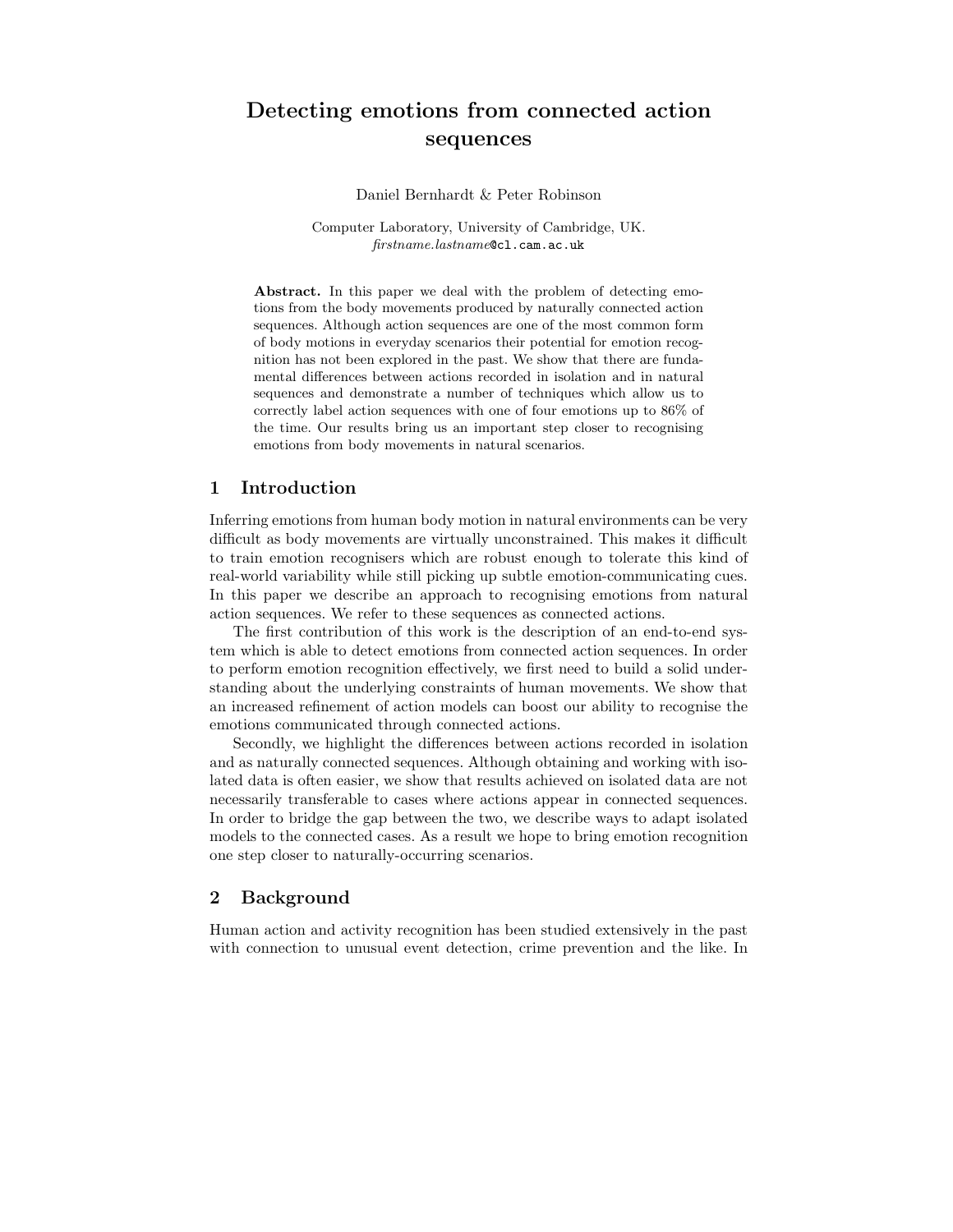those cases it is the action itself which is the focus of the recognition effort. Actions, however, can also provide a valuable context for emotion recognition in natural environments. Imagine yourself as a human judge faced with an impoverished video recording of a human subject. The subject you are watching is stretching the right arm backwards and moving it forcefully forwards again. If this subject is involved in a conversation with another person, you might interpret the movement as communicating a hostile stance. If the person, however, was moving a piece of paper this movement can be easily interpreted as a throwing action. Only if the movements were extremely forceful would we be likely to associate the motion itself with an aggressive emotion. This example illustrates that our emotional interpretation of human body motion is based on our understanding of the action which is being performed.

This is the problem pattern recognition algorithms face when classifying emotional content from body movements. Algorithms which have no prior model of movement patterns are likely to register large differences between examples of the same emotion category but in very different actions such as running, walking and knocking. Clearly, this extreme kind of variation will render any attempt to discover the underlying patterns due to emotional changes extremely difficult. In this paper we therefore use explicit models of action patterns to aid emotion classification.

In some cases authors discussing the recognition of emotions from body movements manage to side-step the above problem by only considering one type of action such as knocking [2] or a prescribed arm lowering action [3]. In other cases researchers have focused on stylised body motions. Those are motions which usually arise from laboratory settings where subjects are instructed to act an emotion freely without any constraints. Authors of those studies often find that under those circumstances subjects produce stereotypical expressions [1, 4]. These produce strong patterns which are easier to detect with statistical pattern classification techniques.

In many ways the analysis of connected actions is similar to that of connected speech. Indeed, emotion recognition from speech has been a prominent problem since the early days of affective computing. Many different sets of low level acoustic features have been proposed over the years to capture emotional information in recorded speech. However, one recent study by Lee and Narayanan suggests that major improvements in emotion discrimination can in fact be achieved by making the recognition algorithms aware of higher level lexical and discourse structure [5]. Our work builds on these results by adding structural knowledge about common action patterns to the emotion recognition framework.

Our motion data comes from a motion-captured corpus of actions recorded at the Psychology Department, University of Glasgow [6]. It contains samples of knocking, throwing, lifting and walking actions recorded both in isolation and as naturally connected sequences. 15 male and 15 female untrained subjects were recruited and actions recorded in 4 emotional styles: neutral, happy, angry and sad. For the performance of isolated actions subjects were instructed fairly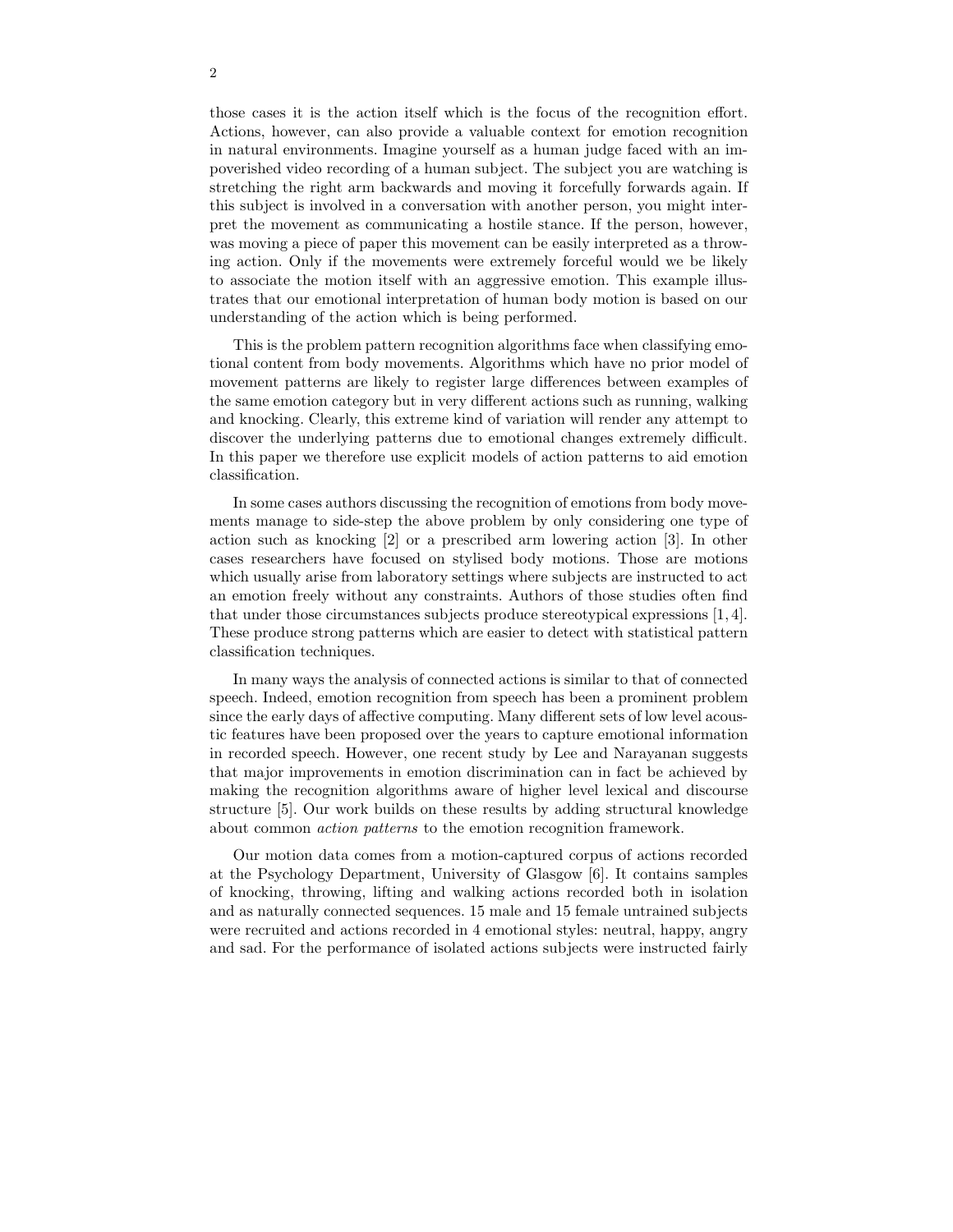carefully, e.g. which hands to use for actions and how far to stand from certain props. Connected actions were naturally less constrained.

## 3 System Overview

Our goal is to classify each of the action sequences in our corpus into one of the four emotion classes. Note that we do not in general know the order of actions that make up a sequence, nor do we know where the action boundaries are. We will present a solution to this segmentation problem in Section 4.2. Currently all our system assumes is that it knows, and has models for, each of the action categories and emotions it could be faced with. We describe in detail how we build those models in Sections 4 & 5.

Importantly, both the action and emotion models are initially trained on isolated samples. In other domains such as speech recognition it is often believed that models need to be trained on data stemming directly from connected samples [8]. Within the scope of this research, our decision to initially base our models on isolated data has a number of advantages:

- 1. A number of systems that analyse isolated actions have been built and discussed in the past [2, 3]. We are building on their insights to derive our action and emotion models.
- 2. Starting out with isolated models allows us to evaluate their performance for connected actions. We will discuss how isolated models can be adapted to perform better on connected actions. The gained insights are very illuminating in understanding the differences between emotions expressed through isolated and connected actions.

Our recognition framework works as follows. Given a set of action categories  $\mathcal{A}$  (e.g.  $\mathcal{A} = \{\text{knocking}, \text{through, lifting}, \text{walking}\}\$  and emotion classes  $\mathcal{E}$  (e.g.  $\mathcal{E} = \{\text{neutral, happy, angry, sad}\}\)$ , we classify an action sequence  $S =$  $(s_1, s_2, \ldots, s_n)$  with  $s_i \in \mathcal{A}$  as an emotion  $e \in \mathcal{E}$  as follows:

- 1. Train a set of action models  $\Lambda = {\lambda_a}$  on samples of isolated actions.
- 2. Train emotion models  $M_{a,\mathcal{E}}$  on isolated samples of action category a and emotion set  $\mathcal{E}$ .
- 3. Adapt  $\Lambda$  and  $M_{a,\mathcal{E}}$  to the patterns observed in connected actions yielding the adapted models  $\hat{A}$  and  $\hat{M}_{a,\mathcal{E}}$ .
- 4. Segment S into its component actions  $(s_1, \ldots, s_n)$  using  $\tilde{A}$ .
- 5. For each  $s_i \in S$ , find the most likely emotion class  $e_i$  using  $\hat{M}_{s_i,\mathcal{E}}$ .
- 6. Combine  $(e_1, \ldots, e_n)$  into an overall emotion class e for the whole sequence.

Note that we explicitly model the difference of emotional appearance in different actions by training emotion models  $M_{a,\mathcal{E}}$  dependent on both emotions and action. This allows us to deal with the cases introduced in our initial example. In the next sections we discuss how we define  $\Lambda$  and  $M_{a,\mathcal{E}}$  and how to adapt them to  $\hat{\Lambda}$  and  $\hat{M}_{a,\mathcal{E}}$  respectively.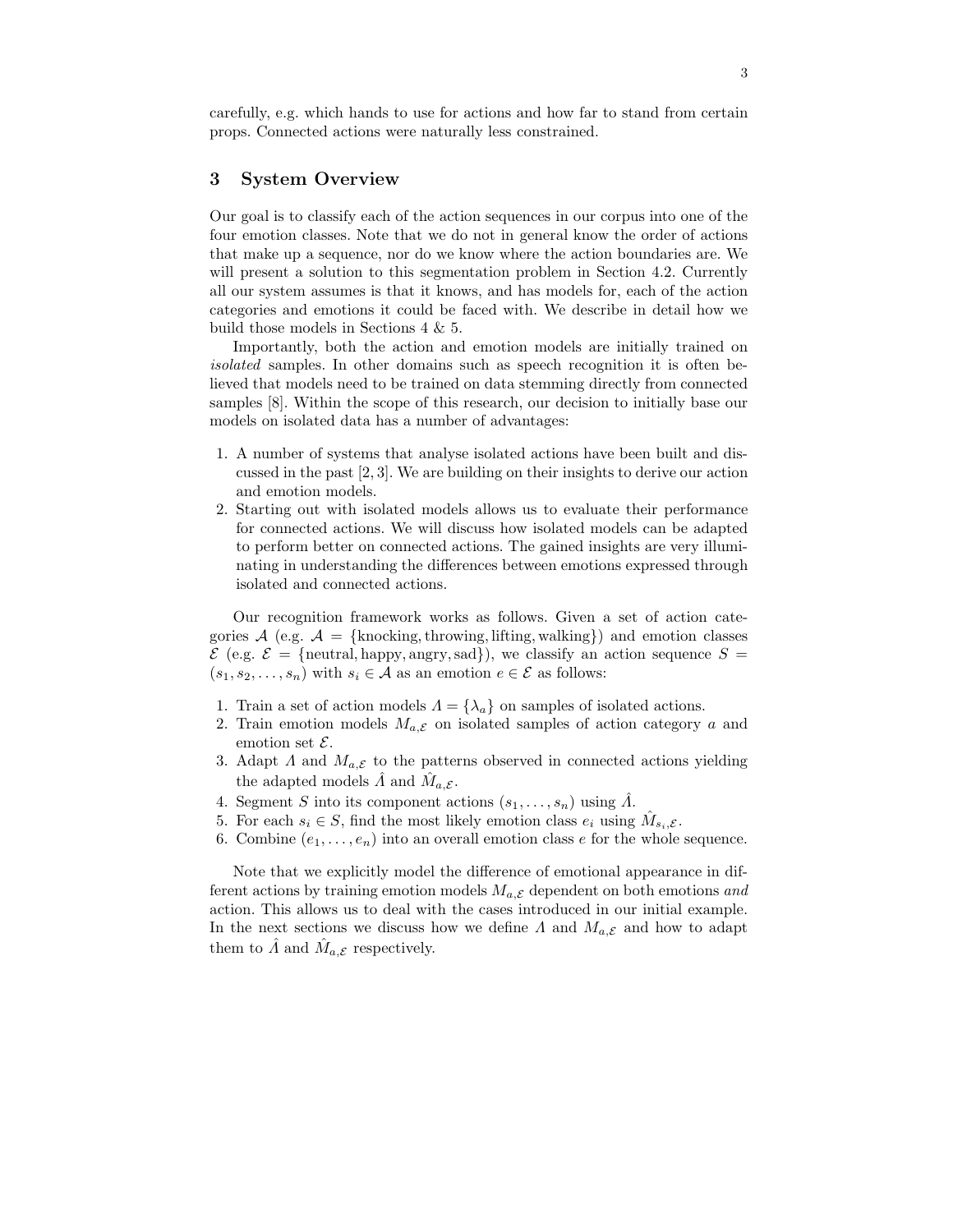## 4 Action analysis

In the absence of any context information, isolated actions are defined and identified by the spatio-temporal trajectories of body joints. Formally, we represent an action category a as a set of joints and a description of their movements over time,  $\lambda_a$ . We are using Hidden Markov Models (HMMs) to solve the isolated action recognition problem. HMMs have been applied successfully to this kind of temporal pattern recognition problem in the past [8] and we are able to draw on an extensive body of knowledge documenting their use.

HMMs are particularly suitable for modelling temporally evolving systems which produce observable outputs. At each discrete point in time, the system can be in one of a finite number of hidden states. The transitions between states over time are governed by a matrix  $\boldsymbol{A}$  of transition probabilities. At every time frame the system outputs an observation vector. The probability of observing a particular output is conditioned only on the current hidden state. Because joint movements exhibit complex trajectories in position and speed we model the system's output as a vector of continuous observation variables, parameterised by the mean and standard deviation of a normal distribution. The observation densities are represented in two matrices  $O_m$  and  $O_s$  capturing the mean and standard deviation of the observation variables in each state.

## 4.1 Model parameters

The essence of an action is its pattern of posture and movement changes over time. We are therefore using the following quantities as our HMM observation variables.

- global body speed
- body-local joint positions
- body-local joint speeds
- body twist (angle between shoulder-shoulder and hip-hip vectors)

These quantities are easy to calculate from the 3D joint position data available directly from the motion capture corpus. Body-local measures are derived by a simple transform placing a coordinate system at the pelvis joint of the subject. This gives us a representation invariant to absolute body position and orientation. The transition matrices for each action model impose a left-to-right structure, thus strictly enforcing a traversal from the first to the last hidden state. The only complication arises for walking motions. They are cyclic in nature and therefore the action model for walking allows a transition from the last back to the first hidden state. The HMM parameters **A** and  $(O_m, O_s)$  are estimated from the isolated action samples using the standard Baum-Welsh algorithm [8]. The number of hidden states for each model was chosen empirically and is in each case less than 10.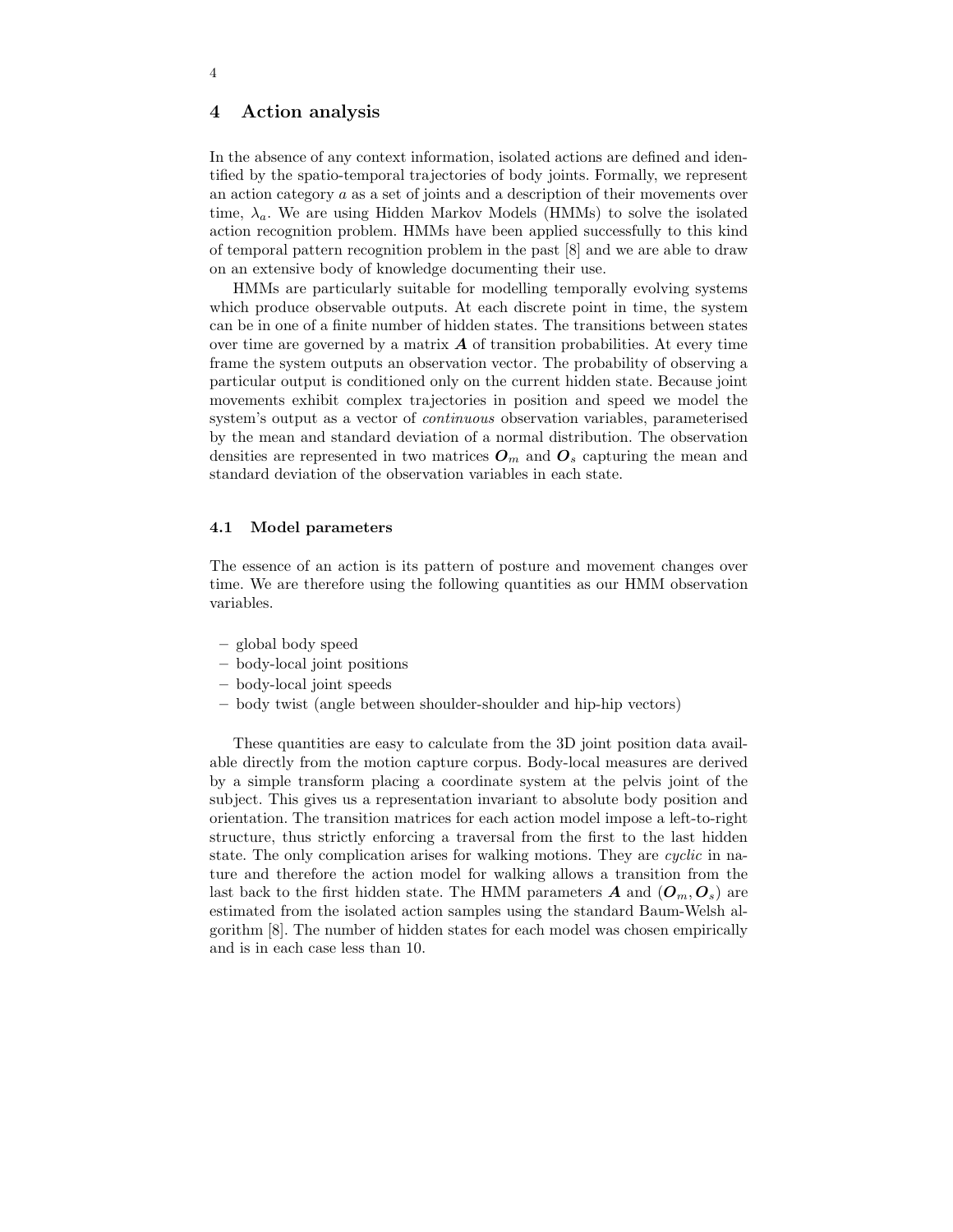#### 4.2 Parsing connected actions

We use the isolated action models to build a connected action recogniser. This problem is very similar to connected speech recognition from individual word models [8]. We can therefore make use of the extensive literature available on the subject.

One popular technique developed by Rabiner and Levinson to solve this problem is Level Building (LB) [7]. Given a sequence of observations it uses an efficient Dynamic Programming approach to find the most likely sequence of actions and according segmentation boundaries. This approach is very similar to the Viterbi algorithm which finds the most likely hidden state sequence of a single HMM given an observation sequence. Indeed, LB uses the Viterbi algorithm repeatedly at every level (see Rabiner and Levinson [7] for details). In order to be able to compare the segmentations achieved through LB to some ground truth, we also hand-segmented each of the sequences. We will make use of this manual segmentation in our evaluation in Section 6.

### 4.3 Isolated and connected action differences

By playing back videos of our motion corpus, we quickly realised that actions did not appear the same in isolation and in connected sequences. Because many constraints were placed on the subjects for the isolated recordings, they tended to appear more controlled and uniform. In the connected case we observe actions blending into each other, making it hard to identify unique transition points between individual actions. Anticipatory effects were particularly strong. For example, isolated knocking actions uniformly started with a succinct arm lift before the knock. When knocking is preceded by a walking action, however, we can observe the arm lift to commence at various points during the walking action and long before the knock itself starts.

We were interested in finding quantitative evidence for the difference in appearance of isolated and connected actions. Here we focus on the amount of variation observed across different subjects and repetitions of the same action. For each action sample, we computed a set of features  $\mathcal F$  capturing the temporal evolution of each joint as its mean and standard deviation in position, speed, acceleration and jerk. These quantities were shown by Bernhardt and Robinson in [2] to capture the static and dynamic qualities of body motions well. We then compute the sample standard deviations  $\sigma_{I,f}$  and  $\sigma_{C,f}$  over all isolated and connected action samples respectively. For every feature f,  $\sigma_{I,f}$  and  $\sigma_{C,f}$  tell us how much  $f$  varies across different instances of the same action. Finally, we partition  $\mathcal F$  into  $\mathcal F_C$  and  $\mathcal F_I$  such that

$$
f \in \mathcal{F}_C \Leftrightarrow \sigma_{C,f} > \sigma_{I,f} \tag{1}
$$

$$
f \in \mathcal{F}_I \Leftrightarrow \sigma_{C,f} \le \sigma_{I,f} \tag{2}
$$

That is,  $\mathcal{F}_C$  contains the features which show relatively large variation across connected samples while the features in  $\mathcal{F}_I$  show larger variation across isolated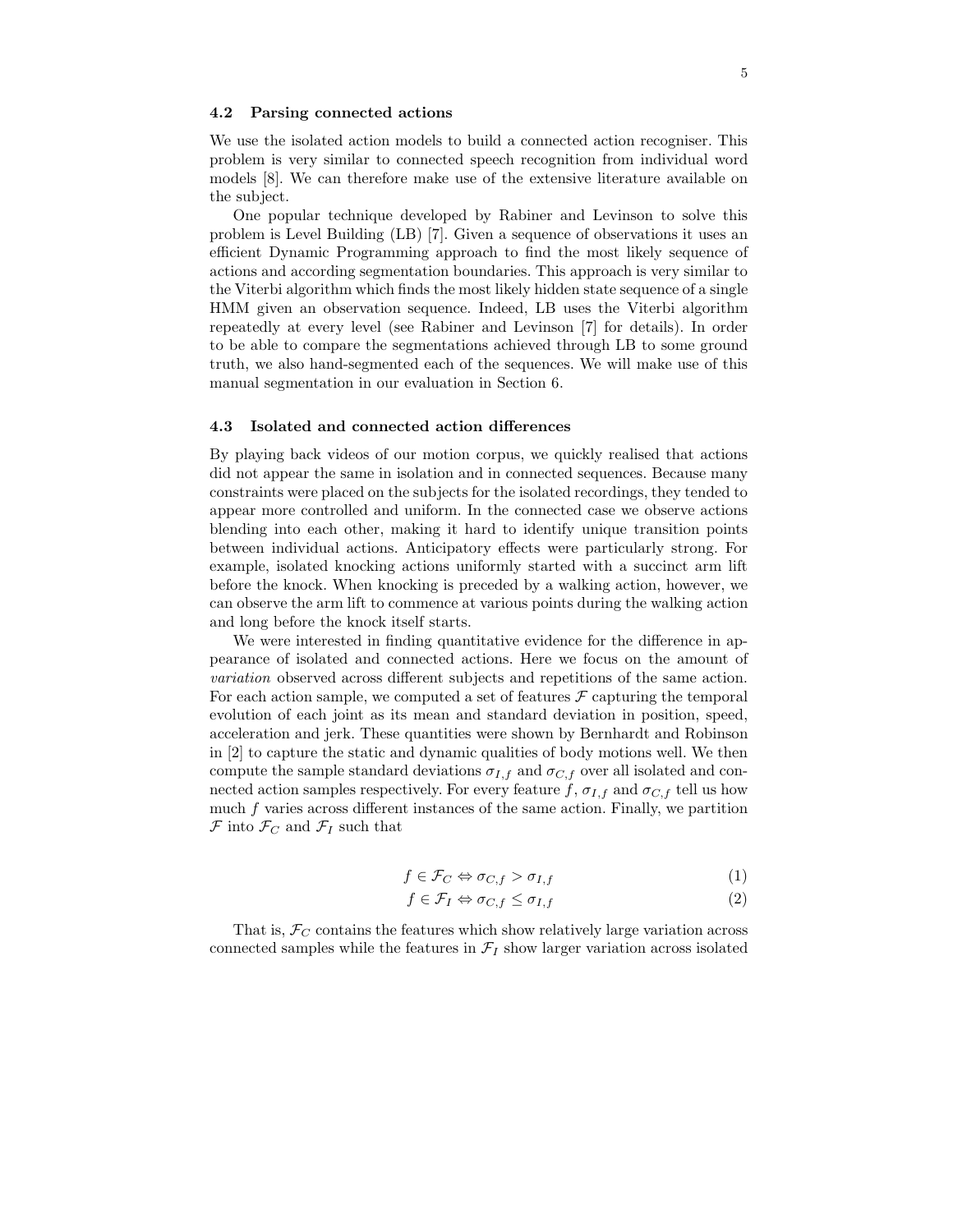

Fig. 1. Difference in variation between isolated and connected actions.

samples. Figure 1 shows  $|\mathcal{F}_C|$  and  $|\mathcal{F}_I|$  for every action category. If the isolated and connected cases had similar dynamic characteristics, we would expect each pair of bars to be of roughly the same height. We see, however, that only for lifting actions the variation is relatively similar in both cases. For all other actions, the dynamics differ substantially between isolated and connected cases. The observed differences in knocking, throwing and walking actions make it necessary to *adapt* the action models to the connected cases. It is important to note at this point that, although we discussed these dynamic differences in the light of action models, emotion recognition is likely to suffer similarly from these changes in appearance. We will see quantitative evidence for this in Section 6.

#### 4.4 Adapting action models

6

The above differences make it necessary to adapt action models to the appearance of connected actions. We chose to adapt the models statistically using a small set of representative sequences  $\mathcal S$  and an associated set of weak labels  $\mathcal L$ . By weak labels we refer to a sequence of action categories such as "knock, walk, lift, throw" as exhibited by the sequences but without any explicit action boundaries. We can then use a bootstrapping approach to iteratively refine the set of action models  $\Lambda$  as follows:

- 1. Start with an initial set of models  $\hat{A}^0$ ,  $i=0$
- 2. Segment all sequences in S by LB using  $\hat{A}^i$
- 3. Retrain a new set of models  $\hat{A}^{i+1}$  using the action samples of sequences which agree with  $\mathcal{L}$
- 4. If the number of correctly segmented sequences increased  $i = i + 1$ , goto 2.

To start off the bootstrapping loop we initialise  $\hat{A}^0$  to the isolated action models. Successive iterations then improve the model parameters based on the connected samples which were segmented correctly. For our data, we found that the bootstrapping iterations converge very quickly and we obtain a converged set of models after two iterations. While  $\hat{\Lambda}^0$  only segmented 45% of S correctly,  $\hat{\Lambda}^2$ improved this to 87%. Subsequent bootstrapping iterations decrease the number of correctly segmented sequences slightly.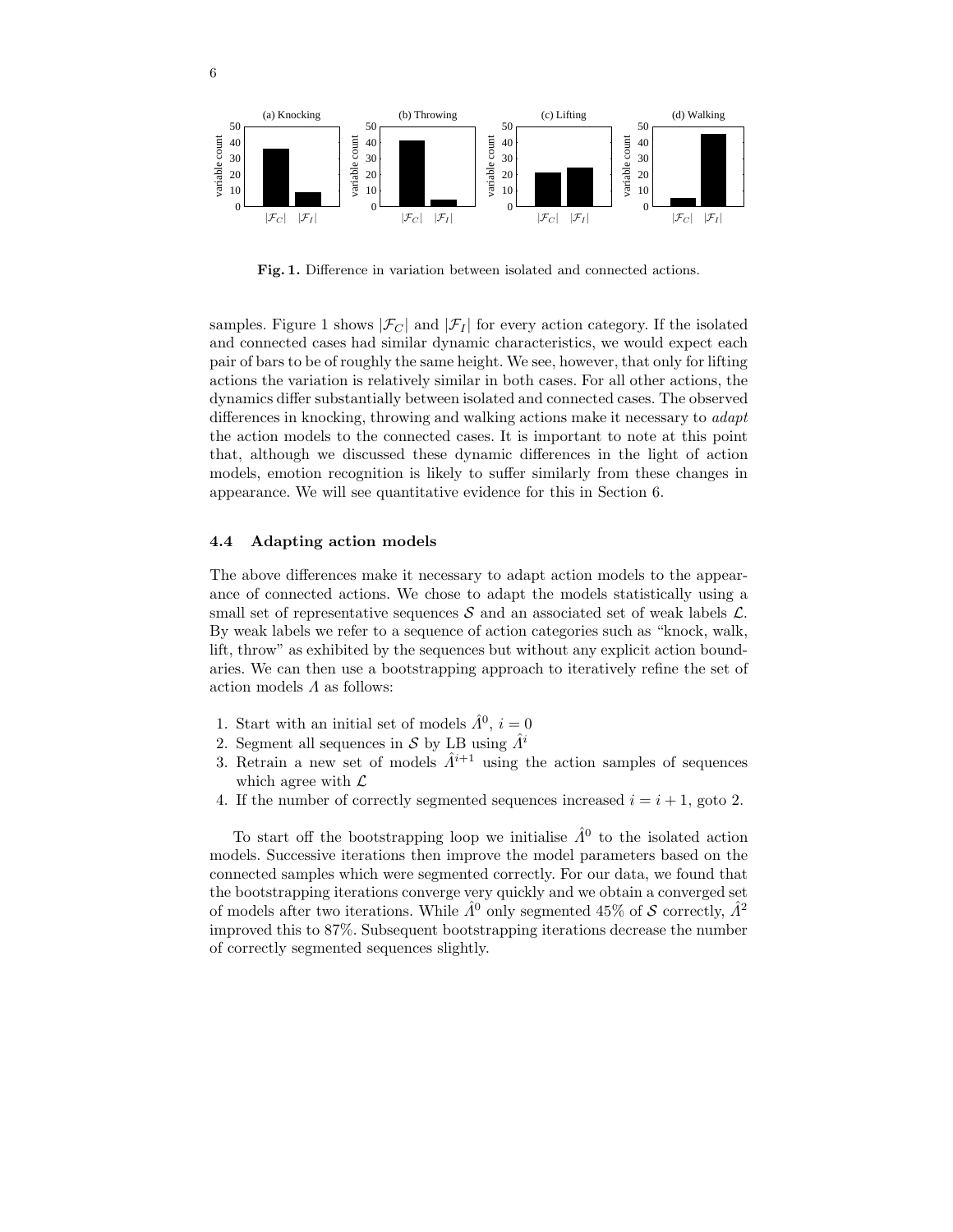## 5 Emotion recognition

Our emotion recognition framework is based on Bernhardt and Robinson's framework for classifying isolated knocking motions [2]. We extend their approach by training individual classifiers  $M_{a,\mathcal{E}}$  for each supported action category a, thus allowing emotion recognition based on a variety of actions. From each action time series we extract a rich feature vector which captures the static and dynamic information of the action. The features include mean and standard deviations of posture, as well as joint speed, acceleration and jerk [2] calculated over the whole action. We then normalise each feature to ensure similar orders of magnitude for each feature dimension. This aids robust training for pattern recognition algorithms.



Fig. 2. Emotion recognition pipeline. Grey components denote operations performed on the data components shown in white.

As the next step, we then subtract an *individual movement bias*. This extra normalisation step has been shown to remove a major source of confusion for the classification of emotions [2]. It accounts for the fact that different subjects tend to exhibit different motion idiosyncrasies, thus confounding the subtle dynamic differences between different emotions. The unbiased feature vector is then fed to a Support Vector Machine-based classifier  $M_{a,\mathcal{E}}$  which classifies it into one of the emotions in the emotion set  $\mathcal{E} = \{$  neutral, happy, angry, sad $\}$ . This classification pipeline is shown in Figure 2. The inputs shown at the top of the pipeline need to be calculated prior to a classification from representative training data. In detail, those are

- 1. the global normalisation constants calculated per action category
- 2. the personal motion bias constants calculated per action category and person 3. the emotion classifiers trained for each action category and on all emotion classes.

In order to find a unique emotion label for a sequence  $S$  we classify each component action  $s_i$  using the classifier  $M_{s_i,\mathcal{E}}$ . We treat each of the classification results from different component actions as independent evidence towards the overall emotion classification. Therefore, we arrive at a combined emotion class by taking a majority vote. Ties are resolved by assigning one of the candidate classes randomly.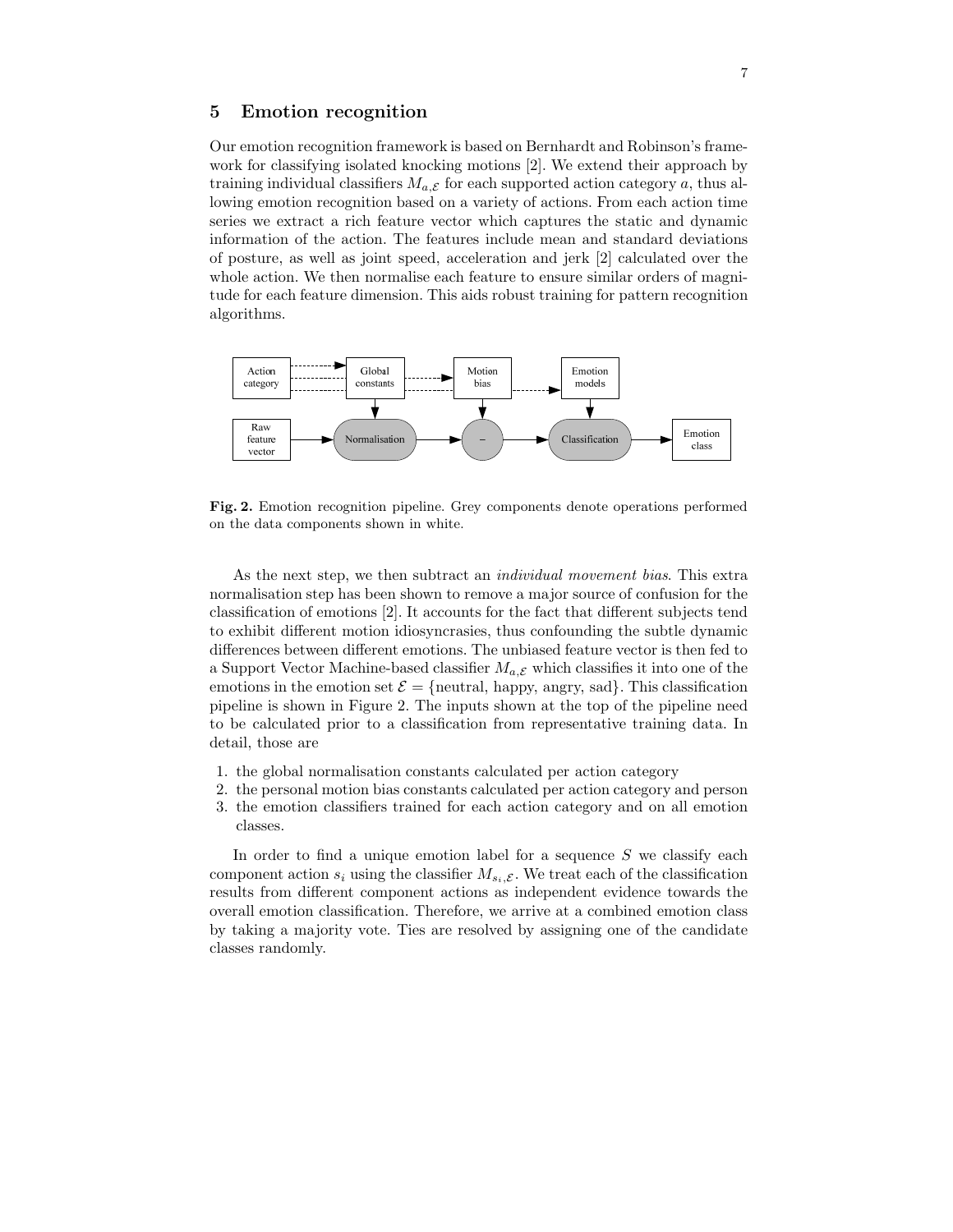#### 5.1 Adapting emotion classifiers

In Section 4.3 we described in detail how the appearance of actions differs when we move from isolated to connected actions. As for our action models, our initial emotion classifiers  $M_{a,\mathcal{E}}$  are trained on the appearance of emotions in *isolated* cases. We may, however, wish to adapt our classifiers to better capture the appearance of emotions in connected actions. A number of adaptation methods are possible, each varying in the associated cost. We will describe each of them here and evaluate their performance in Section 6.

Clearly, the cheapest adaptation method is to simply reuse the isolated emotion models  $M_{a,\mathcal{E}}$ . We would expect these models still to perform better than random as emotion appearances should not change so extremely as to render the isolated models entirely useless. At the other end of the scale lies a total retraining of the classifiers on connected action data. In essence, we need to recompute all three inputs to the classification pipeline listed in the previous section: global constants, personal bias and emotion classifiers. This is likely to give us the best results. These two extremes represent recalculating either none or all of the three inputs to the pipeline. Apart from these two extremes we explore two intermediate adaptation strategies: recalculating only the first or the first two inputs to the pipeline using the connected data. We call the derived models  $\hat{M}^0_{a,\mathcal{E}}, \hat{M}^1_{a,\mathcal{E}},$  $\hat{M}^2_{a,\mathcal{E}}$  and  $\hat{M}^3_{a,\mathcal{E}}$  according to how many inputs are recomputed.

## 6 Experimental results

Having discussed approaches to adapt both action and emotion models from isolated to connected data, it is now time to evaluate how much difference these changes actually make on real data. To this end we conducted an experiment using the full set of data in our corpus. At a high level we treated the isolated actions as training data and evaluated our algorithms on the connected action sequences. We had around 4000 isolated action samples and 220 action sequences. The latter all followed the same order: walking, lifting, walking, knocking, walking, throwing. We ignored this knowledge, however, when segmenting the data. The sequence data was also used to adapt the action and emotion models as outlined in Sections 4.4 & 5.1. With a number of adaptation approaches in hand, we asked ourselves the following questions:

- 1. What recognition rates are achievable with our classification approach?
- 2. Are there evidence for differences in the expression of emotions through isolated and connected actions?
- 3. If so, which of the described adaptation schemes provide the best improvements?

To answer these questions our experiment measured the effects of two independent factors: level of adaptation of action models and level of adaptation of emotion classifiers. The dependent variable we measured in each case was the rate of correct emotion classifications for whole sequences. As cases for adapted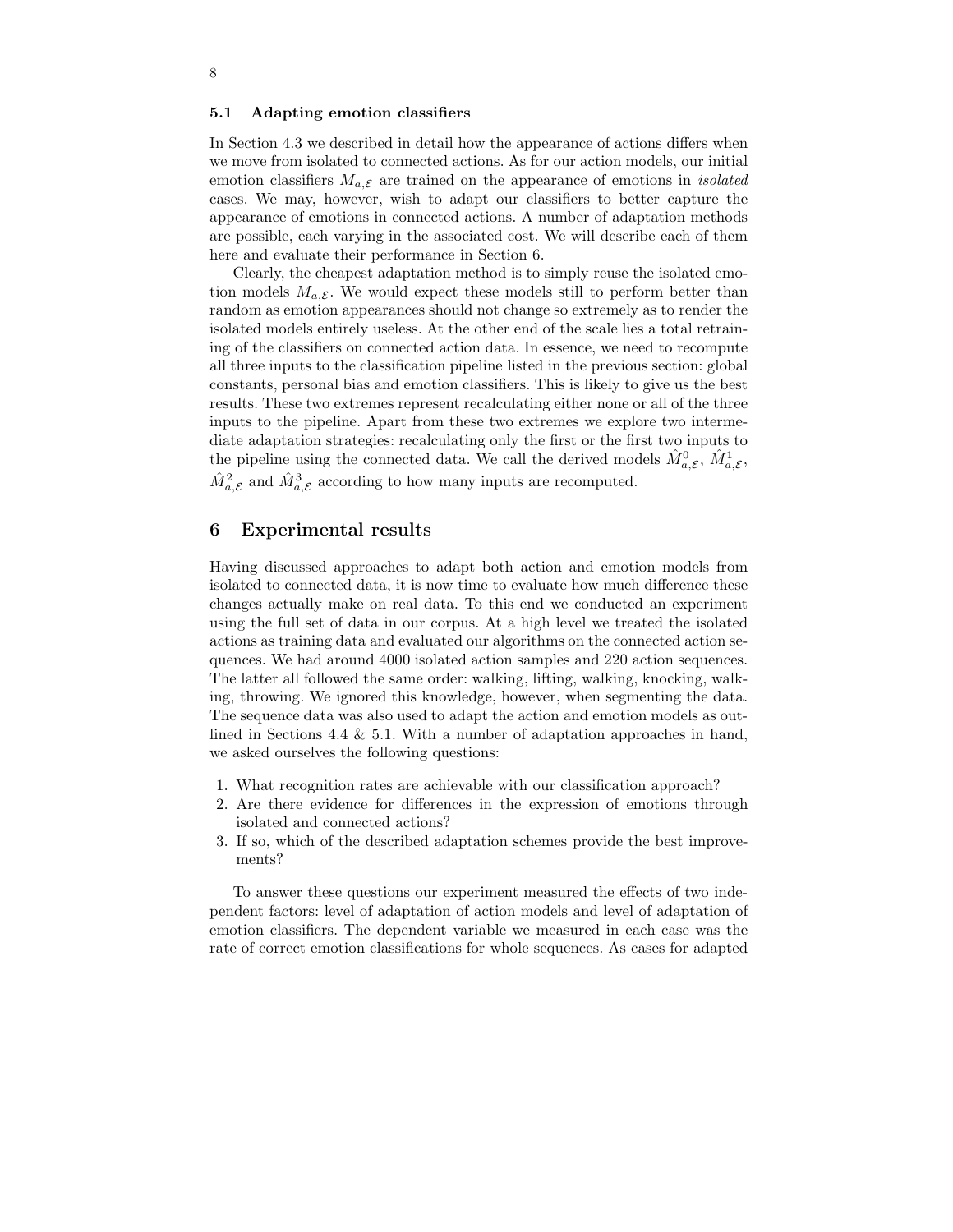

Fig. 3. Recognition rates for various levels of action and emotion model adaptation.

action models, we considered the segmentations achieved after iterations 0, 1 and 2 of the bootstrapping algorithm presented in Section 4.4. Each of the iterations produced action models of increasing adaptation levels ranging from no adaptation for  $\hat{A}^0$  to good adaptation for  $\tilde{A}^2$ . As a gold-standard we also considered an ideal set of action models  $\hat{\Lambda}^*$  which produces the segmentation we had produced manually. As cases for the emotion classifiers we considered  $\hat{M}^0_{a,\mathcal{E}}$ to  $\hat{M}^3_{a,\mathcal{E}}$ . As for the action models,  $\hat{M}^0_{a,\mathcal{E}}$  represents no adaptation while  $\hat{M}^3_{a,\mathcal{E}}$ represents a gold-standard achieved by totally retraining the emotion models on the connected data. For the last condition we used 10-fold cross validation to prevent training and testing on the same samples.

Table 1. Average emotion recognition rates for whole action sequences for no adaptation (left) and good adaptation (right). Emotions appear in the order neutral, happy, angry, sad.

| average rate: $0.52$ average rate: $0.81$ |  |  |                                                         |  |  |  |  |
|-------------------------------------------|--|--|---------------------------------------------------------|--|--|--|--|
|                                           |  |  | $0.00$ $0.00$ $0.02$ $0.98$ $0.24$ $0.01$ $0.00$ $0.75$ |  |  |  |  |
|                                           |  |  | $0.01$ $0.39$ $0.47$ $0.13$ $0.00$ $0.14$ $0.86$ $0.00$ |  |  |  |  |
|                                           |  |  | $0.07$ 0.47 0.06 0.40 0.12 0.75 0.11 0.02               |  |  |  |  |
|                                           |  |  | 0.15 0.06 0.00 0.79 0.88 0.03 0.03 0.06                 |  |  |  |  |

In order to get the most comprehensive picture possible, we decided to adopt a factorial design. By investigating the cases in all possible combinations we get a set of  $4 \times 4$  classification results. These results are visualised in Figure 3. Each line represents a series of results obtained for different action models Λ and for the same emotion classifier  $M$ . Because our voting algorithm resolves ties by making a random choice we also indicate the spread with error bars. As a general trend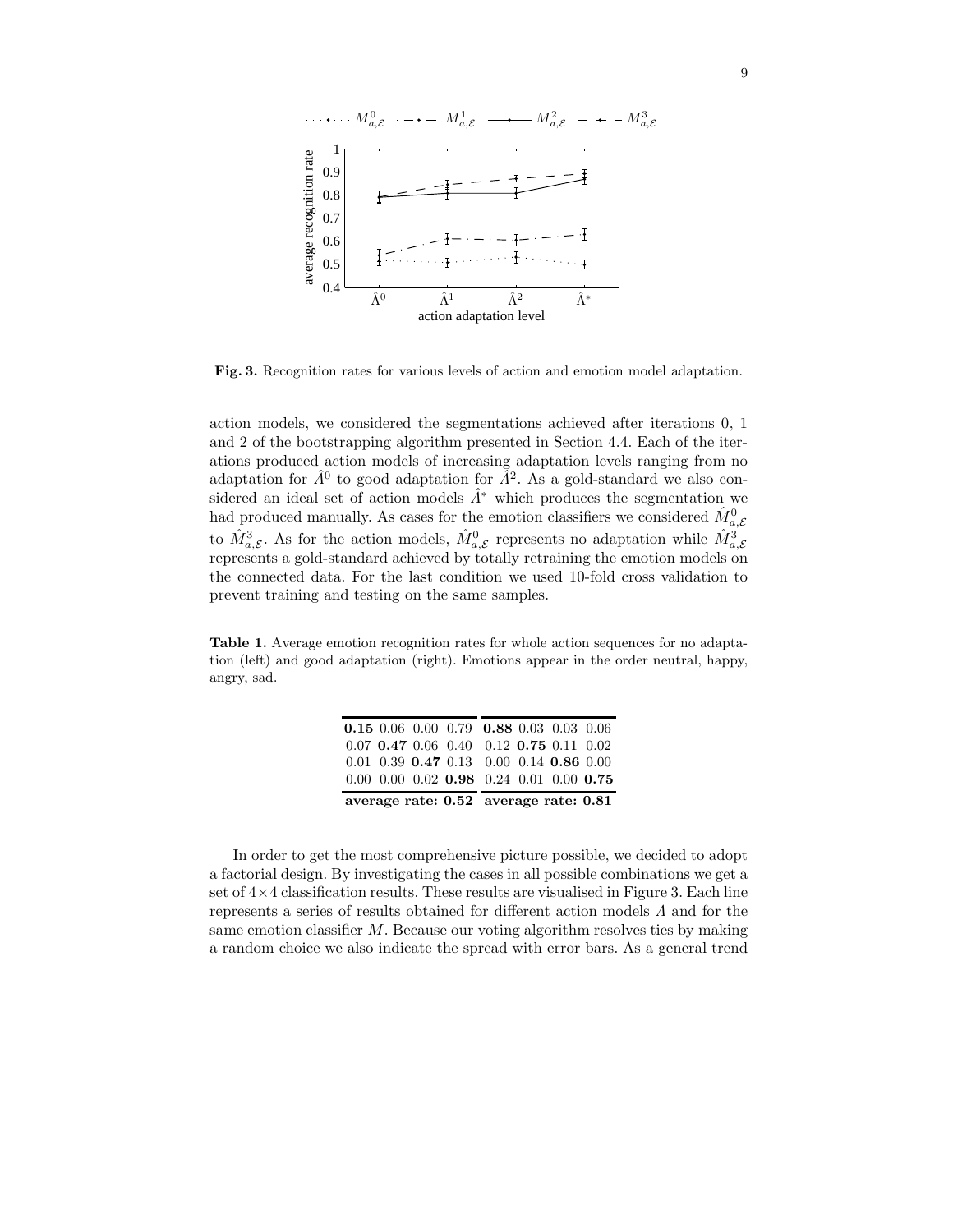we observe that the recognition rate increases with the levels of adaptation. In Table 1 we provide the confusion matrices for the pair of unadapted models  $(\hat{A}^0)$ ,  $\hat{M}^0_{a,\mathcal{E}}$  and for the combination of best-adapted models  $(\hat{A}^2, \hat{M}^2_{a,\mathcal{E}})$  short of the gold-standard. The significant increase in recognition rate confirms our initial intuitions.

## 7 Discussion and future work

Our experimental results clearly show that using unadapted models trained on isolated data on connected samples produces suboptimal emotion recognition results. This is clear evidence that the appearance of actions change as we move from strictly controlled, isolated samples to more natural, connected sequences. As we have managed to show, this does not only impact the recognition of actions. Emotion recognition performance improves both as we adapt our action models and our emotion models. A change in the appearance of actions therefore degrades emotion recognition in two ways. Firstly, a change in appearance impedes our ability to recognise actions reliably which has a knock-on effect on emotion recognition as we choose the wrong emotion models  $\hat{M}_{a,\mathcal{E}}$ . Secondly, the change in movement dynamics as we move to connected actions means that our emotion models are simply not representative anymore.

We have shown that our adaptation approaches are effective. As we expected, the recognition rate achieved with unadapted models is significantly better than chance at 52%. This rate can be improved to 81%, however, by using our welladapted models. Note that for the latter case we did not need to retrain the actual emotion classifiers, but the adaptation stemmed from appropriate preprocessing of the feature vectors. This means that we do not need connected motion sequences labeled by emotion. Using our gold-standard adaptations the sequences can be classified at a rate of 86%. It seems, however, that the adaptation step from  $\hat{M}_{a,\mathcal{E}}^1$  to  $\hat{M}_{a,\mathcal{E}}^2$  brings the biggest improvement. This suggests that there is no clear pattern with which individuals' behaviour changes when they go from isolated to connected action displays — we simply need to recompute the personal motion bias of connected actions. This highlights once more how important the modelling of individual differences is for the recognition of emotions from body motions — both for isolated [2] and connected actions.

On a larger scale we conclude that data collected under very constrained laboratory conditions is not necessarily representative of data occurring in more natural scenarios. Of course, our connected data was only recorded under laboratory conditions as well and it is therefore likely that truly natural data will show effects beyond of what we observed. Repeating this experiment on data collected in a natural environment will be an interesting goal for future research. Nevertheless we believe that we have taken an important step towards being able to deal with real-world scenarios. It is encouraging to note that although there are changes in appearance, methods previously developed for isolated data are in fact applicable to connected samples if they are adapted appropriately.

10